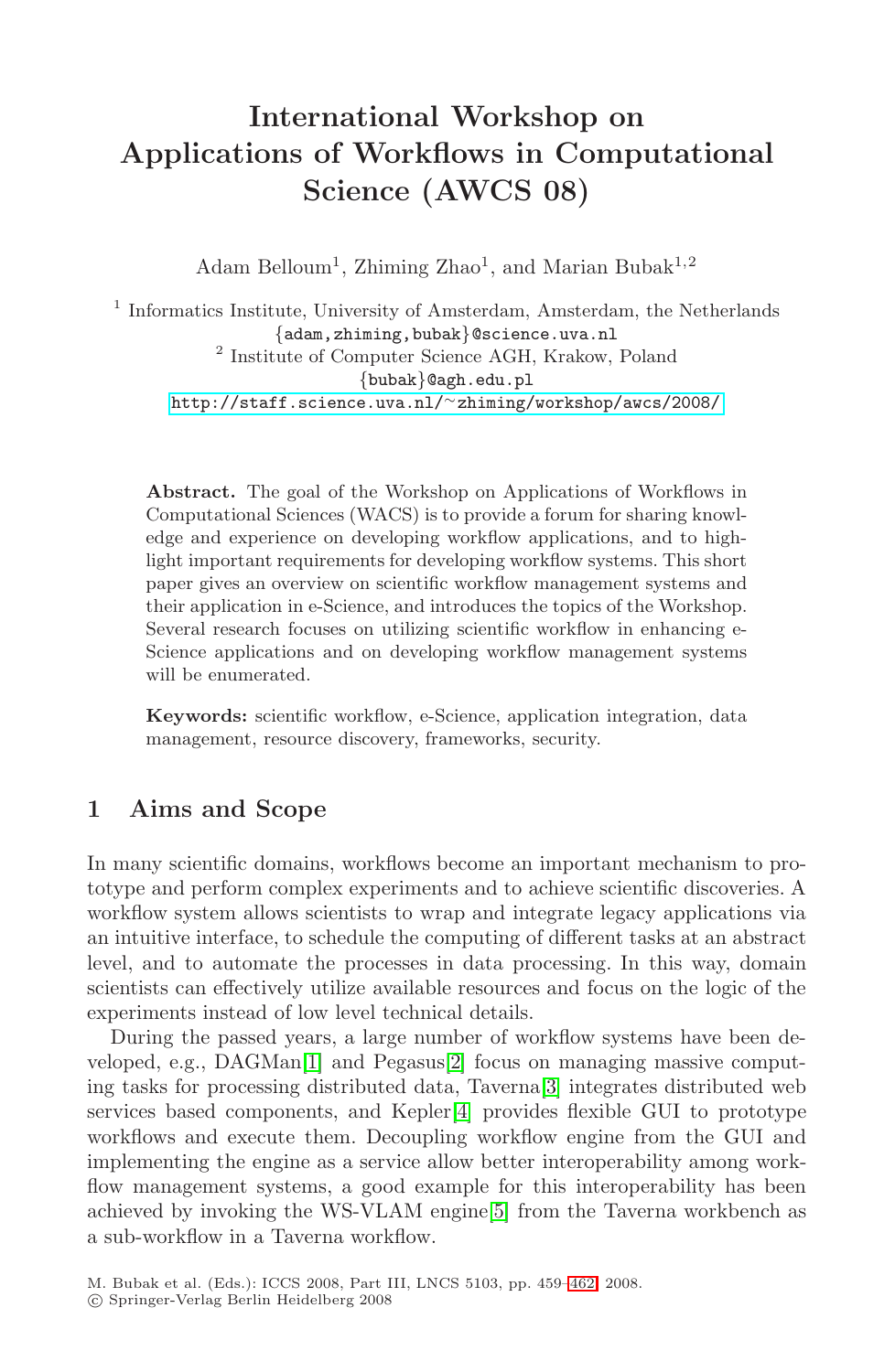#### 460 A. Belloum, [Z.](#page-3-6) [Z](#page-3-6)hao, and M. Bubak

Most of the SWMS are historically driven by applications in specific domains, e.g., bio informatics, high energy physics, and astronomical observations. Investigating the common [c](#page-3-7)haracteristics in these domain specific systems and implement them as part of a generic framework emerges as an important need for e-Science applications. A number of research projects such MyExperiment[6] in the UK and VL-e in the Netherlands[7] aim to realize a Grid enabled generic framework where scientists from different domains can share their knowledge and resources, and perform domain specific research. Sharing knowledge and resource requires more interoperability among the major workflow management systems. [Mor](#page-3-8)e sophisticated solution are needed to achieve a sea[mles](#page-3-9)s integration among workflow, approaches like the workflow bus[8] developed in the context of VL-e [pres](#page-3-10)ent a potential solution to the interoperability problem. Different requirements for supporting domain specific applications are important driving force for the development of workflow systems. It is therefore an important motivation for us organize such workflow to collect use cases from different application domains and understand specific requirements.

An overview of available scientific workflow systems and their application in e-Science is given in  $[9]$ , while the challenges in this area are examined in  $[10]$ . Recently, workflow systems are build exploiting achievements in semantics and ontologies[11], [12], [13]. The goal of the Workshop on applications of workflows in computational sciences (WACS) is to provide a forum for sharing knowledge and experience on developing workflow applications, and highlight important requirements for system development.

### **2 Workshop Content**

The Workshop addresses a number of issues related to the development of workflow applications.

**Data management.** Jablonski et al. present an infrastructure called DaltOn for managing the complexity in processing and integrating scientific data. DaltOn provides a data centered vision, namely data logistics, on modeling processes of collecting, storing, transporting and processing data in scientific experiments. The DaltOn aims at decoupling the data processing issues, e.g., syntactic and semantic conversions, from the actual workflow steps, and promoting the reuse of experiment logics.

**Resource discovery.** Huang discusses a resource discovery in distributed environment. A P2P environment called Virgo is used as the test bed. A multi-level virtual group architecture is used to manage the complexity of the system.

**Security.** Yau, et al. discuss the security and privacy issues scientific workflows. A trusted computing based scheme is proposed for selecting trusted resource providers, for protecting confidentiality and integrity of job information, and for auditing data for process provenance.

**Usability.** Buckingham et al. present a web accessible scientific workflow system called GPFlow. A model for collection processing based on key aggregation and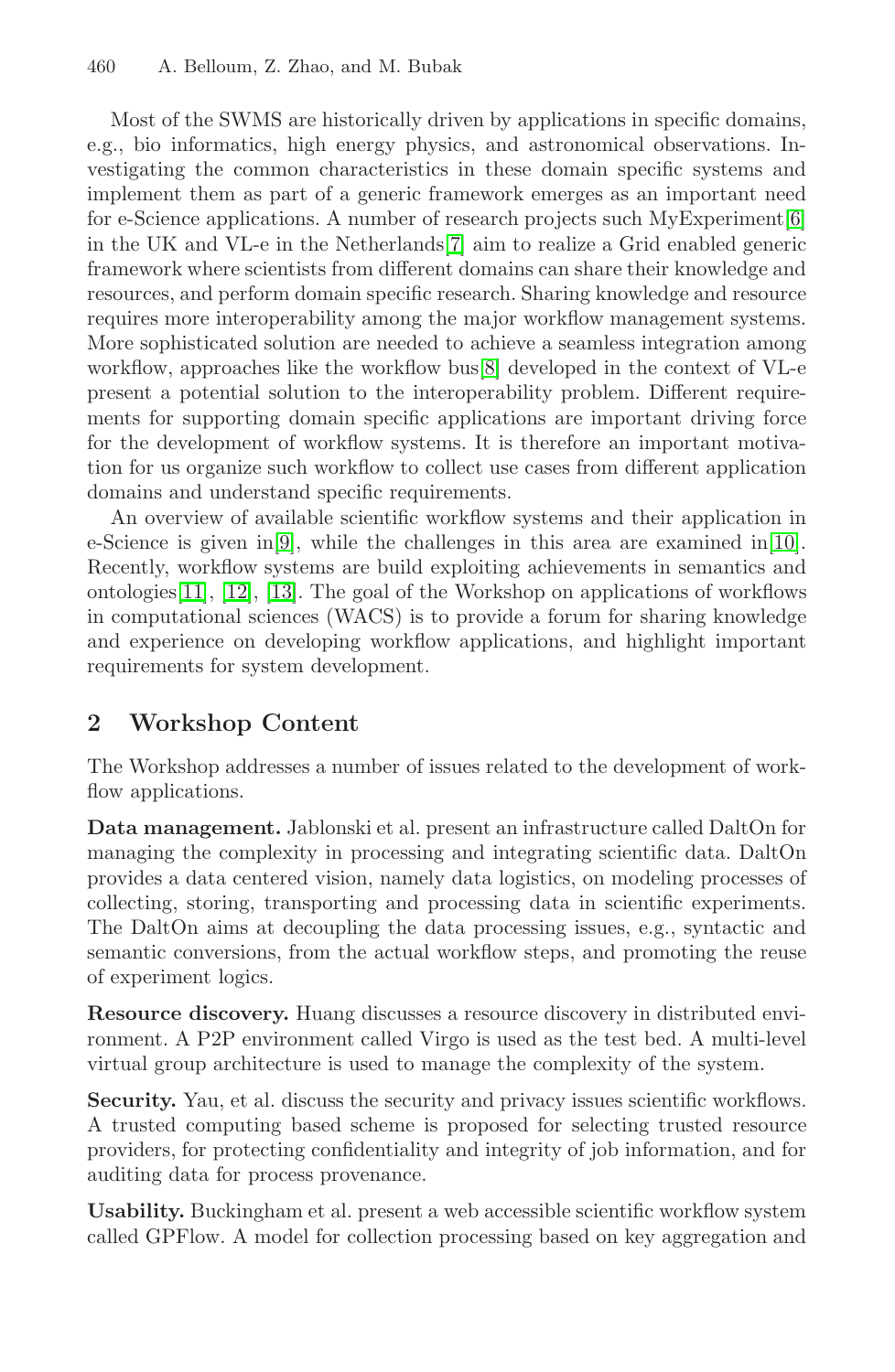slicing which guarantee the processing integrity and facilitates automatic association of inputs. The GPFlow workflow defined on a single value may be lifted to operate on a collection of values with no change required to the workflow. Combing this workflow framework with Grid infrastructure will be the next step to achieve.

**Frameworks.** Jakimovski et al. present new framework for the Gridification of Genetic Algorithms. The framework enables easy implementation of Genetic Algorithms and also enables researchers easy and stable usage of the Grid for their deployment. The design of the framework was based on principles that make it very open and extensible.

Wibisono et al. describe ongoing efforts for designing a framework for performing parameter sweep experiments. The paper discusses the requirements gathered from use cases in various scientific domains indicate that interactivity is needed but not fully supported by most of existing frameworks designed to support parameter sweep applications. Preliminary design of a framework that would support interactivity is presented.

**Application use cases.** Fernandez-Quiruelas et al. describe how a well known climate model (CAM) can take advantage of the Grid computing power. In this work usability and robustness are the major requirements because the potential end-users have little background in computer systems an[d s](#page-2-0)hould not be bothe[re](#page-2-1)d with the complexity of the underlying infrastructure. This requires involve managing a complex workflow involving long-term jobs and data management in a user-transparent way.

## **3 Summary and Outlooks**

<span id="page-2-0"></span>Several related workshops have been organized during passed years, e.g.,  $WSES^1$ ,  $\text{SWF}^2$ , and  $\text{SWBES}^3$  The development of workflow management systems faces two important challenging issues. On one hand, the domain specific experiments from different applications require customized solutions in workflows for particular problems; on the other hand, to enable knowledge transfer and information sharing between different domains, a generic workflow solution is also demanded. [A successful workflow system no only m](http://staff.science.uva.nl/~zhiming/workshop/wses/)eans it has mature conceptual design and engineering but more importantly it can be effectively enhance real life appli[cations. The usability of](http://www.cs.wayne.edu/~shiyong/swf/) a workflow system is essential to introduce the system to different domains scientists: not only suitable interface for composing and [executing](http://staff.science.uva.nl/~adam/workshops/e-science2007/cfp-swbes-2007.htm) [workflow,](http://staff.science.uva.nl/~adam/workshops/e-science2007/cfp-swbes-2007.htm) [but](http://staff.science.uva.nl/~adam/workshops/e-science2007/cfp-swbes-2007.htm) [also](http://staff.science.uva.nl/~adam/workshops/e-science2007/cfp-swbes-2007.htm) [a](http://staff.science.uva.nl/~adam/workshops/e-science2007/cfp-swbes-2007.htm) [set](http://staff.science.uva.nl/~adam/workshops/e-science2007/cfp-swbes-2007.htm) [of](http://staff.science.uva.nl/~adam/workshops/e-science2007/cfp-swbes-2007.htm) [user](http://staff.science.uva.nl/~adam/workshops/e-science2007/cfp-swbes-2007.htm) [oriented](http://staff.science.uva.nl/~adam/workshops/e-science2007/cfp-swbes-2007.htm) [tools](http://staff.science.uva.nl/~adam/workshops/e-science2007/cfp-swbes-2007.htm) [fo](http://staff.science.uva.nl/~adam/workshops/e-science2007/cfp-swbes-2007.htm)r viewing, moving and processing data and for the provenance of the workflow and reproducing the

<span id="page-2-1"></span><sup>1</sup> International Workshop on Workflow Systems in e-Science,

http://staff.science.uva.nl/<sup>∼</sup>zhiming/workshop/wses/

 $^2$  International Workshop on Scientific WorkFlows,  $\,$ 

http://www.cs.wayne.edu/<sup>∼</sup>shiyong/swf/

<sup>3</sup> International Workshop on Scientific Workflow and Business workflow standards in e-Science, http://staff.science.uva.nl/~adam/workshops/e-science2007/cfpswbes-2007.htm